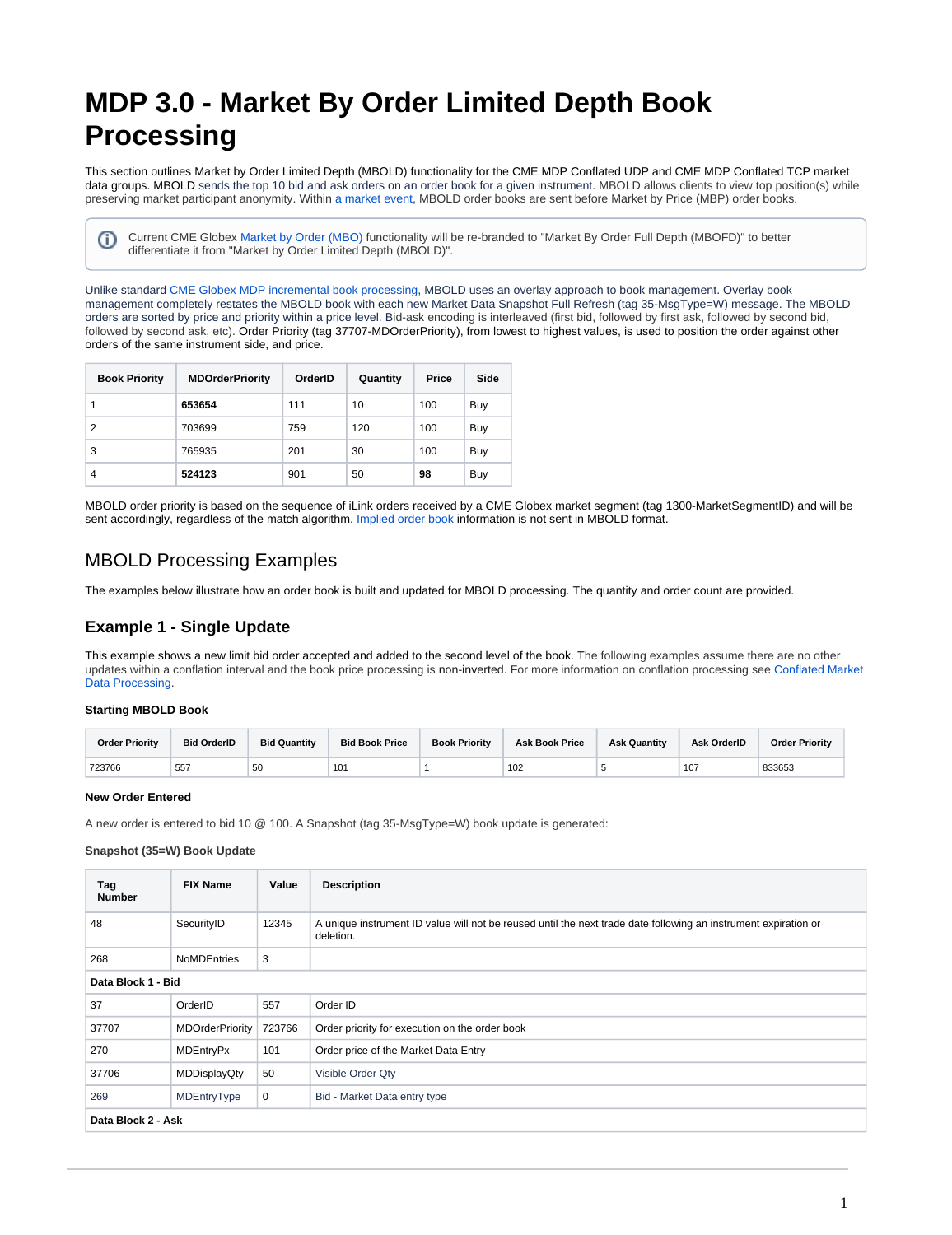| 37                 | OrderID                | 107    | Order ID                                       |
|--------------------|------------------------|--------|------------------------------------------------|
| 37707              | <b>MDOrderPriority</b> | 833653 | Order priority for execution on the order book |
| 270                | <b>MDEntryPx</b>       | 102    | Order price of the Market Data Entry           |
| 37706              | MDDisplayQty           | 5      | Visible Order Qty                              |
| 269                | MDEntryType            |        | Ask - Market Data entry type                   |
| Data Block 3 - Bid |                        |        |                                                |
| 37                 | OrderID                | 709    | Order ID                                       |
| 37707              | <b>MDOrderPriority</b> | 583672 | Order priority for execution on the order book |
| 270                | <b>MDEntryPx</b>       | 100    | Order price of the Market Data Entry           |
| 37706              | MDDisplayQty           | 10     | Visible Order Qty                              |
| 269                | MDEntryType            | 0      | Bid - Market Data entry type                   |

#### **Resulting MBOLD Book**

| <b>Order Priority</b> | <b>Bid OrderID</b> | <b>Bid Quantity</b> | <b>Bid Book Price</b> | <b>Book Priority</b> | <b>Ask Book Price</b> | <b>Ask Quantity</b> | Ask OrderID | <b>Order Priority</b> |
|-----------------------|--------------------|---------------------|-----------------------|----------------------|-----------------------|---------------------|-------------|-----------------------|
| 723766                | 557                | 50                  | 101                   |                      | 102                   |                     | 107         | 833653                |
| 583672                | 709                | 10                  | 100                   |                      |                       |                     |             |                       |

## **Example 2 - Single Update with Same Price**

This example shows a new limit bid with the same price as the top bid order accepted and added to the second level of the book. The following examples assume there are no other updates within a conflation interval and the book price processing is non-inverted. For more information on conflation processing see [Conflated Market Data Processing](#page-0-0).

## **Starting MBOLD Book**

| <b>Order Priority</b> | <b>Bid OrderID</b> | <b>Bid Quantity</b> | <b>Bid Book Price</b> | <b>Book Priority</b> | <b>Ask Book Price</b> | <b>Ask Quantity</b> | Ask OrderID | <b>Order Priority</b> |
|-----------------------|--------------------|---------------------|-----------------------|----------------------|-----------------------|---------------------|-------------|-----------------------|
| 723766                | 557                | 50                  | 101                   |                      | 102                   |                     | 107         | 833653                |
| 583672                | 709                | 10                  | 100                   |                      |                       |                     |             |                       |

## **New Order Entered**

A new bid order is entered to bid 30 @ 101. A Snapshot (tag 35-MsgType=W) book update is generated:

| <b>Tag Number</b>  | <b>FIX Name</b>        | Value  | <b>Description</b>                                                                                                        |
|--------------------|------------------------|--------|---------------------------------------------------------------------------------------------------------------------------|
| 48                 | SecurityID             | 12345  | A unique instrument ID value will not be reused until the next trade date following an instrument expiration or deletion. |
| 268                | <b>NoMDEntries</b>     | 4      |                                                                                                                           |
| Data Block 1 - Bid |                        |        |                                                                                                                           |
| 37                 | OrderID                | 557    | Order ID                                                                                                                  |
| 37707              | <b>MDOrderPriority</b> | 723766 | Order priority for execution on the order book                                                                            |
| 270                | <b>MDEntryPx</b>       | 101    | Order price of the Market Data Entry                                                                                      |
| 37706              | <b>MDDisplayQty</b>    | 50     | Visible Order Qty                                                                                                         |
| 269                | MDEntryType            | 0      | Bid - Market Data entry type                                                                                              |
| Data Block 2 - Ask |                        |        |                                                                                                                           |
| 37                 | OrderID                | 107    | Order ID                                                                                                                  |
| 37707              | <b>MDOrderPriority</b> | 833653 | Order priority for execution on the order book                                                                            |
| 270                | <b>MDEntryPx</b>       | 102    | Order price of the Market Data Entry                                                                                      |
| 37706              | <b>MDDisplayQty</b>    | 5      | Visible Order Qty                                                                                                         |
| 269                | MDEntryType            | 1      | Ask - Market Data entry type                                                                                              |
| Data Block 3 - Bid |                        |        |                                                                                                                           |
| 37                 | OrderID                | 809    | Order ID                                                                                                                  |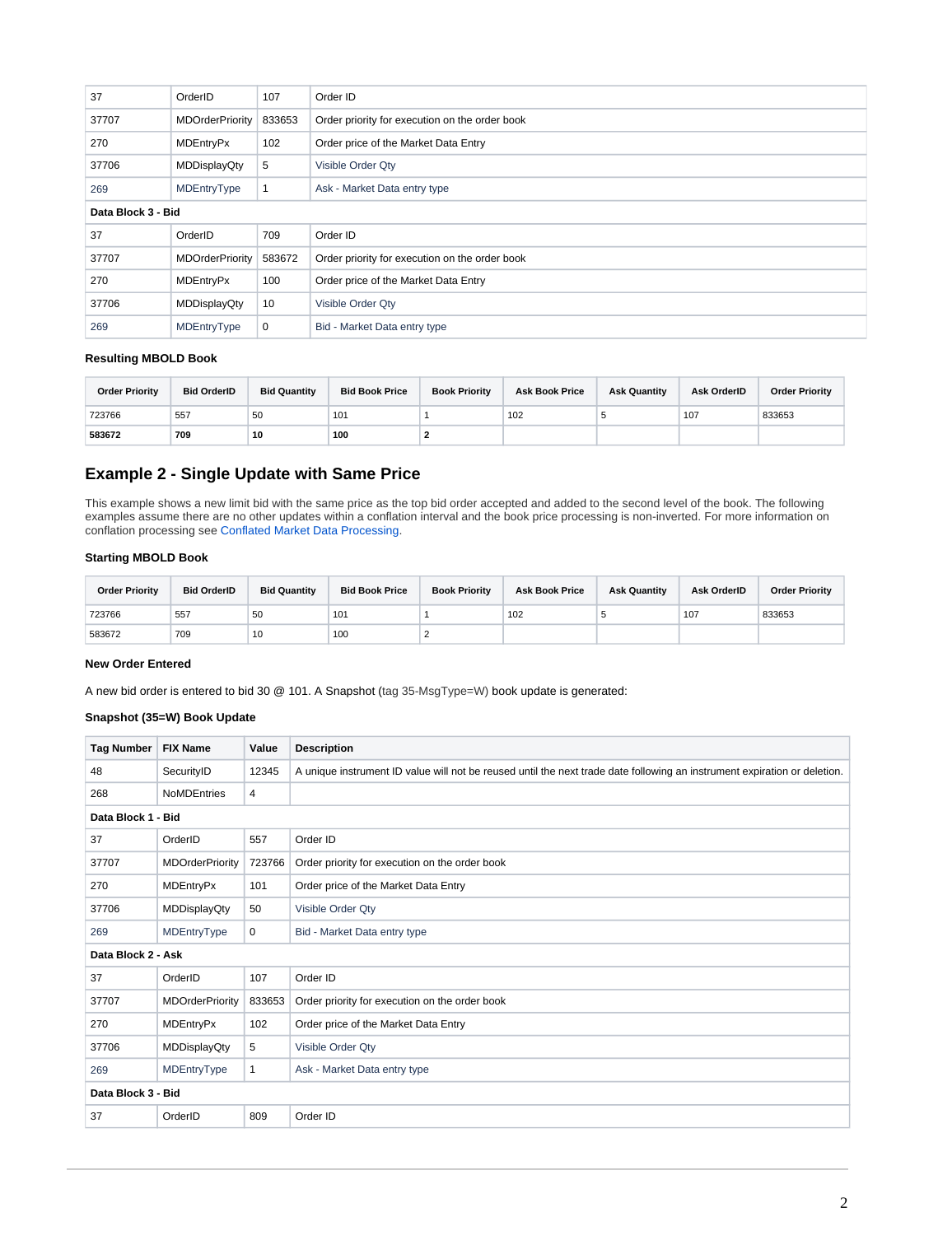| 37707              | <b>MDOrderPriority</b><br>923768<br>Order priority for execution on the order book |        |                                                |  |
|--------------------|------------------------------------------------------------------------------------|--------|------------------------------------------------|--|
| 270                | MDEntryPx                                                                          | 101    | Order price of the Market Data Entry           |  |
| 37706              | MDDisplayQty                                                                       | 30     | Visible Order Qty                              |  |
| 269                | MDEntryType                                                                        | 0      | Bid - Market Data entry type                   |  |
| Data Block 4 - Bid |                                                                                    |        |                                                |  |
| 37                 | OrderID                                                                            | 709    | Order ID                                       |  |
|                    |                                                                                    |        |                                                |  |
| 37707              | <b>MDOrderPriority</b>                                                             | 583672 | Order priority for execution on the order book |  |
| 270                | <b>MDEntryPx</b>                                                                   | 100    | Order price of the Market Data Entry           |  |
| 37706              | MDDisplayQty                                                                       | 10     | Visible Order Qty                              |  |

## **Resulting Book MBOLD Book**

| <b>Order Priority</b> | <b>Bid OrderID</b> | <b>Bid Quantity</b> | <b>Bid Book Price</b> | <b>Book Priority</b> | <b>Ask Book Price</b> | <b>Ask Quantity</b> | Ask OrderID | <b>Order Priority</b> |
|-----------------------|--------------------|---------------------|-----------------------|----------------------|-----------------------|---------------------|-------------|-----------------------|
| 723766                | 557                | 50                  | 101                   |                      | 102                   |                     | 107         | 833653                |
| 923768                | 809                | 30                  | 101                   |                      |                       |                     |             |                       |
| 583672                | 709                | 10                  | 100                   |                      |                       |                     |             |                       |

## **Example 3 - Multiple Updates**

This example shows multiple MBOLD updates within a Conflated Market Data interval sent on a single Snapshot (35=W) message. The book price processing in this example is non-inverted.

## **Starting MBOLD Book**

| <b>Order Priority</b> | <b>Bid OrderID</b> | <b>Bid Quantity</b> | <b>Bid Book Price</b> | <b>Book Priority</b> | <b>Ask Book Price</b> | <b>Ask Quantity</b> | Ask OrderID | <b>Order Priority</b> |
|-----------------------|--------------------|---------------------|-----------------------|----------------------|-----------------------|---------------------|-------------|-----------------------|
| 723766                | 557                | 50                  | 101                   |                      | 102                   |                     | 107         | 833653                |
| 923768                | 809                | 30                  | 101                   | ∼                    |                       |                     |             |                       |
| 583672                | 709                | 10                  | 100                   | ×                    |                       |                     |             |                       |

#### **Multiple Updates**

The following updates occur within the Conflated Market Data Interval interval:

- A new bid order is entered to 50 @ 100
- A new ask order is entered to 25 @ 103
- Bid Order ID 557 quantity is updated to 10
- Bid Order ID 709 price is updated to 99

A Snapshot (tag 35-MsgType=W) book update is generated:

| Tag<br><b>Number</b> | <b>FIX Name</b>        | Value       | <b>Description</b>                                                                                                           |
|----------------------|------------------------|-------------|------------------------------------------------------------------------------------------------------------------------------|
| 48                   | SecurityID             | 12345       | A unique instrument ID value will not be reused until the next trade date following an instrument expiration or<br>deletion. |
| 268                  | <b>NoMDEntries</b>     | 6           |                                                                                                                              |
| Data Block 1 - Bid   |                        |             |                                                                                                                              |
| 37                   | OrderID                | 557         | Order ID                                                                                                                     |
| 37707                | <b>MDOrderPriority</b> | 923768      | Order priority for execution on the order book                                                                               |
| 270                  | <b>MDEntryPx</b>       | 101         | Order price of the Market Data Entry                                                                                         |
| 37706                | MDDisplayQty           | 30          | Visible Order Qty                                                                                                            |
| 269                  | MDEntryType            | $\mathbf 0$ | Bid - Market Data entry type                                                                                                 |
| Data Block 2 - Ask   |                        |             |                                                                                                                              |
| 37                   | OrderID                | 107         | Order ID                                                                                                                     |
| 37707                | <b>MDOrderPriority</b> | 833653      | Order priority for execution on the order book                                                                               |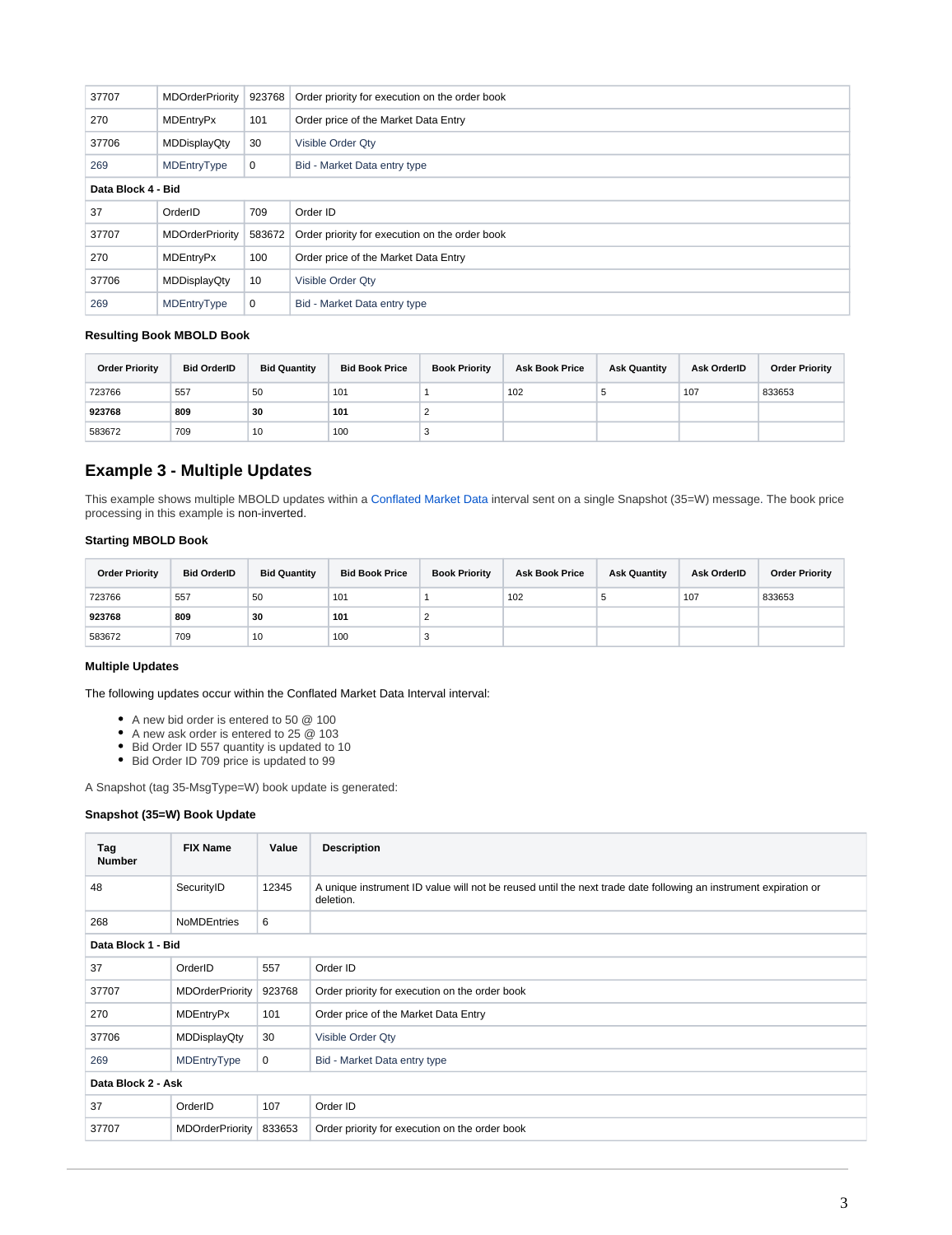| 270                | <b>MDEntryPx</b>       | 102          | Order price of the Market Data Entry           |
|--------------------|------------------------|--------------|------------------------------------------------|
| 37706              | <b>MDDisplayQty</b>    | 5            | Visible Order Qty                              |
| 269                | MDEntryType            | $\mathbf{1}$ | Ask - Market Data entry type                   |
| Data Block 3 - Bid |                        |              |                                                |
| 37                 | OrderID                | 809          | Order ID                                       |
| 37707              | <b>MDOrderPriority</b> | 923768       | Order priority for execution on the order book |
| 270                | <b>MDEntryPx</b>       | 101          | Order price of the Market Data Entry           |
| 37706              | MDDisplayQty           | 30           | Visible Order Qty                              |
| 269                | MDEntryType            | $\mathbf 0$  | Bid - Market Data entry type                   |
| Data Block 4 - Ask |                        |              |                                                |
| 37                 | OrderID                | 923          | Order ID                                       |
| 37707              | <b>MDOrderPriority</b> | 933072       | Order priority for execution on the order book |
| 270                | <b>MDEntryPx</b>       | 103          | Price of the Market Data Entry.                |
| 37706              | <b>MDDisplayQty</b>    | 25           | Visible Order Qty                              |
| 269                | MDEntryType            | $\mathbf{1}$ | Ask - Market Data entry type                   |
| Data Block 5 - Bid |                        |              |                                                |
| 37                 | OrderID                | 955          | Order ID                                       |
| 37707              | <b>MDOrderPriority</b> | 583672       | Order priority for execution on the order book |
| 270                | <b>MDEntryPx</b>       | 100          | Order price of the Market Data Entry           |
| 37706              | <b>MDDisplayQty</b>    | 50           | Visible Order Qty                              |
| 269                | MDEntryType            | $\mathbf 0$  | Bid - Market Data entry type                   |
| Data Block 6 - Bid |                        |              |                                                |
| 37                 | OrderID                | 709          | Order ID                                       |
| 37707              | <b>MDOrderPriority</b> | 583672       | Order priority for execution on the order book |
| 270                | <b>MDEntryPx</b>       | 99           | Order price of the Market Data Entry           |
| 37706              | <b>MDDisplayQty</b>    | 10           | Visible Order Qty                              |
| 269                | MDEntryType            | $\mathbf 0$  | Bid - Market Data entry type                   |
|                    |                        |              |                                                |

## **Resulting Book MBOLD Book**

| <b>Order Priority</b> | <b>Bid OrderID</b> | <b>Bid Quantity</b> | <b>Bid Book Price</b> | <b>Book Priority</b> | <b>Ask Book Price</b> | <b>Ask Quantity</b> | <b>Ask OrderID</b> | <b>Order Priority</b> |
|-----------------------|--------------------|---------------------|-----------------------|----------------------|-----------------------|---------------------|--------------------|-----------------------|
| 723766                | 557                | 10                  | 101                   |                      | 102                   | đ                   | 107                | 833653                |
| 923768                | 809                | 30                  | 101                   | ∼                    | 103                   | 25                  | 923                | 933072                |
| 933281                | 955                | 50                  | 100                   | з                    |                       |                     |                    |                       |
| 583672                | 709                | 10                  | 99                    |                      |                       |                     |                    |                       |

# **Example 4 - No MBOLD Message Update**

In this example, a bid order is added greater than the maximum 10 MBOLD depth. Consequently, only a Market by Price (MBP) book update will be sent. The following examples assume there are no other updates within a conflation interval and the book price processing is non-inverted. For more information on conflation processing see [Conflated Market Data Processing](#page-0-0).

## **Starting MBOLD Book**

| <b>Order Priority</b> | <b>Bid OrderID</b> | <b>Bid Quantity</b> | <b>Bid Book Price</b> | <b>Book Priority</b> | <b>Ask Book Price</b> | <b>Ask Quantity</b> | Ask OrderID | <b>Order Priority</b> |
|-----------------------|--------------------|---------------------|-----------------------|----------------------|-----------------------|---------------------|-------------|-----------------------|
| 923768                | 809                | 30                  | 101                   |                      | 102                   | 5                   | 107         | 833653                |
| 1090103               | 557                | 90                  | 101                   | $\overline{2}$       | 103                   | 10                  | 303         | 671011                |
| 1090555               | 905                | 15                  | 101                   | 3                    |                       |                     |             |                       |
| 1091202               | 1000               | 10                  | 101                   | $\overline{4}$       |                       |                     |             |                       |
| 1092237               | 888                | 5                   | 101                   | 5                    |                       |                     |             |                       |
| 702018                | 630                | 25                  | 100                   | 6                    |                       |                     |             |                       |
| 801001                | 723                | 10                  | 100                   | ⇁                    |                       |                     |             |                       |